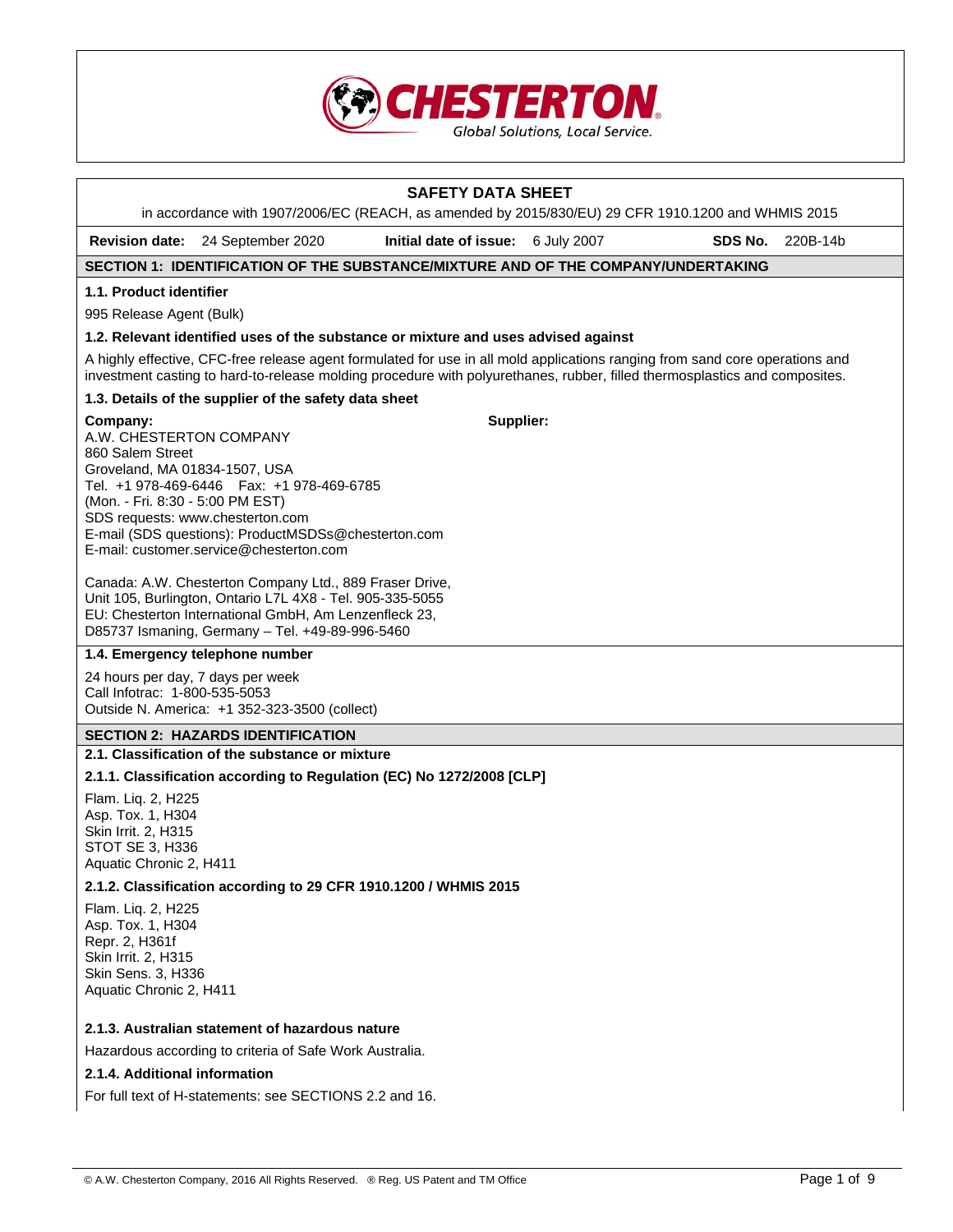| 2.2. Label elements                                              |                                                                                                  |                                                                                                                                                                                                                                                                                                                                                                                                                                                                                                                                                                                      |                                                                                                                                          |                                                                                                   |                                                                                                                                                           |
|------------------------------------------------------------------|--------------------------------------------------------------------------------------------------|--------------------------------------------------------------------------------------------------------------------------------------------------------------------------------------------------------------------------------------------------------------------------------------------------------------------------------------------------------------------------------------------------------------------------------------------------------------------------------------------------------------------------------------------------------------------------------------|------------------------------------------------------------------------------------------------------------------------------------------|---------------------------------------------------------------------------------------------------|-----------------------------------------------------------------------------------------------------------------------------------------------------------|
| 2.2.1. Labelling according to Regulation (EC) No 1272/2008 [CLP] |                                                                                                  |                                                                                                                                                                                                                                                                                                                                                                                                                                                                                                                                                                                      |                                                                                                                                          |                                                                                                   |                                                                                                                                                           |
| <b>Hazard pictograms:</b>                                        |                                                                                                  |                                                                                                                                                                                                                                                                                                                                                                                                                                                                                                                                                                                      |                                                                                                                                          |                                                                                                   |                                                                                                                                                           |
| Signal word:                                                     | Danger                                                                                           |                                                                                                                                                                                                                                                                                                                                                                                                                                                                                                                                                                                      |                                                                                                                                          |                                                                                                   |                                                                                                                                                           |
| <b>Hazard statements:</b>                                        | H225<br>H304<br>H315<br>H336<br>H411                                                             |                                                                                                                                                                                                                                                                                                                                                                                                                                                                                                                                                                                      | Highly flammable liquid and vapour.<br>Causes skin irritation.<br>May cause drowsiness or dizziness.                                     | May be fatal if swallowed and enters airways.<br>Toxic to aquatic life with long lasting effects. |                                                                                                                                                           |
| <b>Precautionary statements:</b>                                 | P210<br>P261<br>P280<br>P301/310<br>P331<br>P403/233                                             | No smoking.                                                                                                                                                                                                                                                                                                                                                                                                                                                                                                                                                                          | Avoid breathing vapours/spray.<br>Wear protective gloves and eye protection.<br>Do NOT induce vomiting.                                  | Store in a well-ventilated place. Keep container tightly closed.                                  | Keep away from heat, hot surfaces, sparks, open flames and other ignition sources.<br>IF SWALLOWED: Immediately call a POISON CENTER or doctor/physician. |
| <b>Supplemental information:</b>                                 | None                                                                                             |                                                                                                                                                                                                                                                                                                                                                                                                                                                                                                                                                                                      |                                                                                                                                          |                                                                                                   |                                                                                                                                                           |
| 2.2.2. Labelling according to 29 CFR 1910.1200 / WHMIS 2015      |                                                                                                  |                                                                                                                                                                                                                                                                                                                                                                                                                                                                                                                                                                                      |                                                                                                                                          |                                                                                                   |                                                                                                                                                           |
| <b>Hazard pictograms:</b>                                        |                                                                                                  |                                                                                                                                                                                                                                                                                                                                                                                                                                                                                                                                                                                      |                                                                                                                                          |                                                                                                   |                                                                                                                                                           |
| Signal word:                                                     | Danger                                                                                           |                                                                                                                                                                                                                                                                                                                                                                                                                                                                                                                                                                                      |                                                                                                                                          |                                                                                                   |                                                                                                                                                           |
| <b>Hazard statements:</b>                                        | H <sub>225</sub><br>H304<br>H361F<br>H315<br>H336<br>H411                                        |                                                                                                                                                                                                                                                                                                                                                                                                                                                                                                                                                                                      | Highly flammable liquid and vapour.<br>Suspected of damaging fertility.<br>Causes skin irritation.<br>May cause drowsiness or dizziness. | May be fatal if swallowed and enters airways.<br>Toxic to aquatic life with long lasting effects. |                                                                                                                                                           |
| <b>Precautionary statements:</b>                                 | P201<br>P210<br>P261<br>P280<br>P301/310<br>P331<br>P302/352<br>P362/364<br>P308/313<br>P403/233 | Obtain special instructions before use.<br>Keep away from heat, hot surfaces, sparks, open flames and other ignition sources.<br>No smoking.<br>Avoid breathing vapours/spray.<br>Wear protective gloves/clothing and eye protection.<br>IF SWALLOWED: Immediately call a POISON CENTER or doctor/physician.<br>Do NOT induce vomiting.<br>IF ON SKIN: Wash with plenty of soap and water.<br>Take off contaminated clothing and wash it before reuse.<br>IF exposed or concerned: Get medical advice/attention.<br>Store in a well-ventilated place. Keep container tightly closed. |                                                                                                                                          |                                                                                                   |                                                                                                                                                           |
| <b>Supplemental information:</b>                                 | None                                                                                             |                                                                                                                                                                                                                                                                                                                                                                                                                                                                                                                                                                                      |                                                                                                                                          |                                                                                                   |                                                                                                                                                           |
| 2.3. Other hazards                                               |                                                                                                  |                                                                                                                                                                                                                                                                                                                                                                                                                                                                                                                                                                                      |                                                                                                                                          |                                                                                                   |                                                                                                                                                           |
| None known                                                       |                                                                                                  |                                                                                                                                                                                                                                                                                                                                                                                                                                                                                                                                                                                      |                                                                                                                                          |                                                                                                   |                                                                                                                                                           |
| <b>SECTION 3: COMPOSITION/INFORMATION ON INGREDIENTS</b>         |                                                                                                  |                                                                                                                                                                                                                                                                                                                                                                                                                                                                                                                                                                                      |                                                                                                                                          |                                                                                                   |                                                                                                                                                           |
| 3.2. Mixtures                                                    |                                                                                                  |                                                                                                                                                                                                                                                                                                                                                                                                                                                                                                                                                                                      |                                                                                                                                          |                                                                                                   |                                                                                                                                                           |
| Hazardous Ingredients <sup>1</sup>                               |                                                                                                  | % Wt.                                                                                                                                                                                                                                                                                                                                                                                                                                                                                                                                                                                | <b>CAS No./</b><br>EC No.                                                                                                                | <b>REACH</b><br>Reg. No.                                                                          | <b>CLP/GHS Classification</b>                                                                                                                             |
| Naphtha (petroleum), hydrotreated light*                         |                                                                                                  | 55-65                                                                                                                                                                                                                                                                                                                                                                                                                                                                                                                                                                                | 64742-49-0<br>265-151-9                                                                                                                  | NA                                                                                                | Flam. Liq. 2, H225<br>Asp. Tox. 1, H304<br>Skin Irrit. 2, H315<br>STOT SE 3, H336<br>Aquatic Chronic 2, H411                                              |
| Distillates (petroleum), hydrotreated light                      |                                                                                                  | 15-25                                                                                                                                                                                                                                                                                                                                                                                                                                                                                                                                                                                | 64742-47-8<br>265-149-8                                                                                                                  | NA.                                                                                               | Flam. Liq. 3, H226<br>Asp. Tox. 1, H304<br>Skin Irrit. 2, H315<br>STOT SE 3, H336                                                                         |

Aquatic Chronic 3, H412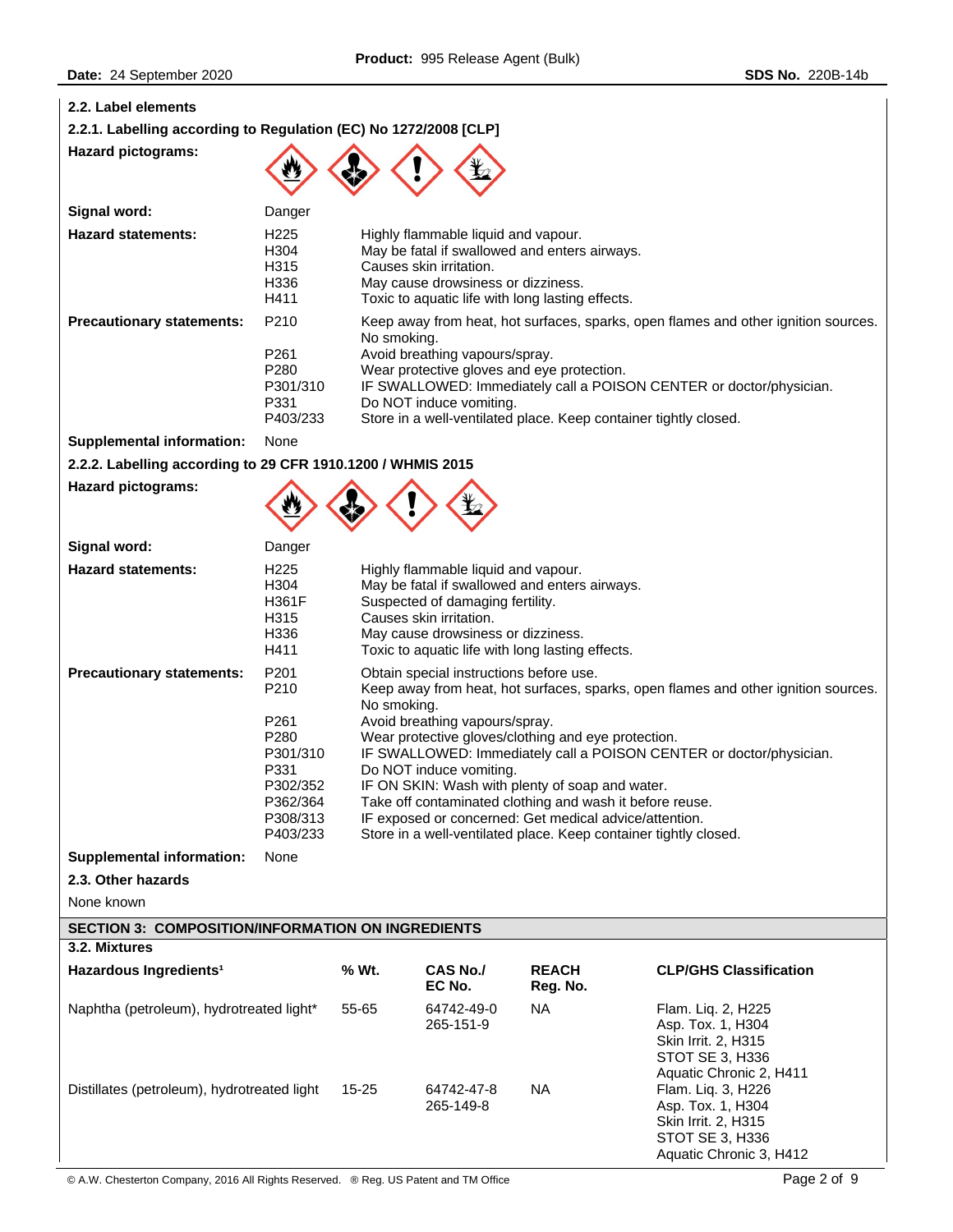|                                                                                                                                                                                                                                                                                        |                                                                                                |              | <b>Product: 995 Release Agent (Bulk)</b>          |     |                                                                                                                                                                                                                                                                     |
|----------------------------------------------------------------------------------------------------------------------------------------------------------------------------------------------------------------------------------------------------------------------------------------|------------------------------------------------------------------------------------------------|--------------|---------------------------------------------------|-----|---------------------------------------------------------------------------------------------------------------------------------------------------------------------------------------------------------------------------------------------------------------------|
| Date: 24 September 2020                                                                                                                                                                                                                                                                |                                                                                                |              |                                                   |     | <b>SDS No. 220B-14b</b>                                                                                                                                                                                                                                             |
| Octamethylcyclotetrasiloxane                                                                                                                                                                                                                                                           |                                                                                                | $0.1 - 0.15$ | 556-67-2<br>209-136-7                             | NA. | Repr. 2, H361f<br>Aquatic Chronic 4, H413                                                                                                                                                                                                                           |
|                                                                                                                                                                                                                                                                                        | *Contains less than 0.1 % w/w Benzene.<br>For full text of H-statements: see SECTION 16.       |              |                                                   |     |                                                                                                                                                                                                                                                                     |
|                                                                                                                                                                                                                                                                                        | *1272/2008/EC, REACH<br>* WHMIS 2015<br>* Safe Work Australia [NOHSC: 1008 (2004)]             |              |                                                   |     | <sup>1</sup> Classified according to: * 29 CFR 1910.1200, 1915, 1916, 1917, Mass. Right-to-Know Law (ch. 40, M.G.LO. 111F), California Proposition 65                                                                                                               |
|                                                                                                                                                                                                                                                                                        | <b>SECTION 4: FIRST AID MEASURES</b>                                                           |              |                                                   |     |                                                                                                                                                                                                                                                                     |
|                                                                                                                                                                                                                                                                                        | 4.1. Description of first aid measures                                                         |              |                                                   |     |                                                                                                                                                                                                                                                                     |
| Inhalation:                                                                                                                                                                                                                                                                            |                                                                                                |              |                                                   |     | Remove to fresh air. If not breathing, administer artificial respiration. Contact physician immediately.                                                                                                                                                            |
| <b>Skin contact:</b>                                                                                                                                                                                                                                                                   | irritation persists.                                                                           |              |                                                   |     | Wash skin with soap and water. Take off contaminated clothing and wash it before reuse. Contact physician if                                                                                                                                                        |
| Eye contact:                                                                                                                                                                                                                                                                           |                                                                                                |              |                                                   |     | Flush eyes for at least 15 minutes with large amounts of water. Contact physician if irritation persists.                                                                                                                                                           |
| Ingestion:                                                                                                                                                                                                                                                                             |                                                                                                |              |                                                   |     | Do not induce vomiting. If conscious, drink large quantities of water. Contact physician immediately.                                                                                                                                                               |
|                                                                                                                                                                                                                                                                                        | 4.2. Most important symptoms and effects, both acute and delayed                               |              |                                                   |     |                                                                                                                                                                                                                                                                     |
|                                                                                                                                                                                                                                                                                        | skin irritation. Aspiration into the lungs may cause chemical pneumonitis or pulmonary oedema. |              |                                                   |     | Direct eye contact may cause eye irritation. Excessive inhalation of vapors will irritate the eyes and respiratory tract and cause<br>dizziness, headache and other central nervous system effects. Prolonged or repeated skin contact may defat the skin and cause |
|                                                                                                                                                                                                                                                                                        | 4.3. Indication of any immediate medical attention and special treatment needed                |              |                                                   |     |                                                                                                                                                                                                                                                                     |
| Treat symptoms.                                                                                                                                                                                                                                                                        |                                                                                                |              |                                                   |     |                                                                                                                                                                                                                                                                     |
|                                                                                                                                                                                                                                                                                        | <b>SECTION 5: FIREFIGHTING MEASURES</b>                                                        |              |                                                   |     |                                                                                                                                                                                                                                                                     |
| 5.1. Extinguishing media                                                                                                                                                                                                                                                               |                                                                                                |              |                                                   |     |                                                                                                                                                                                                                                                                     |
|                                                                                                                                                                                                                                                                                        | Suitable extinguishing media:                                                                  |              | Carbon Dioxide, dry chemical, foam or water spray |     |                                                                                                                                                                                                                                                                     |
|                                                                                                                                                                                                                                                                                        | Unsuitable extinguishing media: Water jets                                                     |              |                                                   |     |                                                                                                                                                                                                                                                                     |
|                                                                                                                                                                                                                                                                                        | 5.2. Special hazards arising from the substance or mixture                                     |              |                                                   |     |                                                                                                                                                                                                                                                                     |
| None                                                                                                                                                                                                                                                                                   |                                                                                                |              |                                                   |     |                                                                                                                                                                                                                                                                     |
| 5.3. Advice for firefighters                                                                                                                                                                                                                                                           |                                                                                                |              |                                                   |     |                                                                                                                                                                                                                                                                     |
| Cool exposed containers with water. Recommend Firefighters wear self-contained breathing apparatus.                                                                                                                                                                                    |                                                                                                |              |                                                   |     |                                                                                                                                                                                                                                                                     |
| <b>Flammability Classification:</b>                                                                                                                                                                                                                                                    |                                                                                                |              |                                                   |     |                                                                                                                                                                                                                                                                     |
| <b>HAZCHEM Emergency Action Code:</b><br>2Z                                                                                                                                                                                                                                            |                                                                                                |              |                                                   |     |                                                                                                                                                                                                                                                                     |
|                                                                                                                                                                                                                                                                                        | <b>SECTION 6: ACCIDENTAL RELEASE MEASURES</b>                                                  |              |                                                   |     |                                                                                                                                                                                                                                                                     |
|                                                                                                                                                                                                                                                                                        | 6.1. Personal precautions, protective equipment and emergency procedures                       |              |                                                   |     |                                                                                                                                                                                                                                                                     |
|                                                                                                                                                                                                                                                                                        |                                                                                                |              |                                                   |     | Evacuate area. Provide adequate ventilation. Utilize exposure controls and personal protection as specified in Section 8.                                                                                                                                           |
|                                                                                                                                                                                                                                                                                        | <b>6.2. Environmental Precautions</b>                                                          |              |                                                   |     |                                                                                                                                                                                                                                                                     |
|                                                                                                                                                                                                                                                                                        | Keep out of sewers, streams and waterways.                                                     |              |                                                   |     |                                                                                                                                                                                                                                                                     |
| 6.3. Methods and material for containment and cleaning up                                                                                                                                                                                                                              |                                                                                                |              |                                                   |     |                                                                                                                                                                                                                                                                     |
| Contain spill to a small area. Keep away from sources of ignition - No smoking. If removal of ignition sources is not possible, then<br>flush material away with water. Pick up with absorbent material (sand, sawdust, clay, etc.) and place in a suitable container for<br>disposal. |                                                                                                |              |                                                   |     |                                                                                                                                                                                                                                                                     |
| 6.4. Reference to other sections                                                                                                                                                                                                                                                       |                                                                                                |              |                                                   |     |                                                                                                                                                                                                                                                                     |
|                                                                                                                                                                                                                                                                                        | Refer to section 13 for disposal advice.                                                       |              |                                                   |     |                                                                                                                                                                                                                                                                     |
|                                                                                                                                                                                                                                                                                        | <b>SECTION 7: HANDLING AND STORAGE</b>                                                         |              |                                                   |     |                                                                                                                                                                                                                                                                     |
|                                                                                                                                                                                                                                                                                        | 7.1. Precautions for safe handling                                                             |              |                                                   |     |                                                                                                                                                                                                                                                                     |
| Section 8.                                                                                                                                                                                                                                                                             |                                                                                                |              |                                                   |     | Keep container closed when not in use. Ground and bond product transfer. Vapors are heavier than air and will collect in low<br>areas. Vapor accumulations could flash and/or explode if ignited. Utilize exposure controls and personal protection as specified in |

**7.2. Conditions for safe storage, including any incompatibilities** 

Store in a cool, dry area.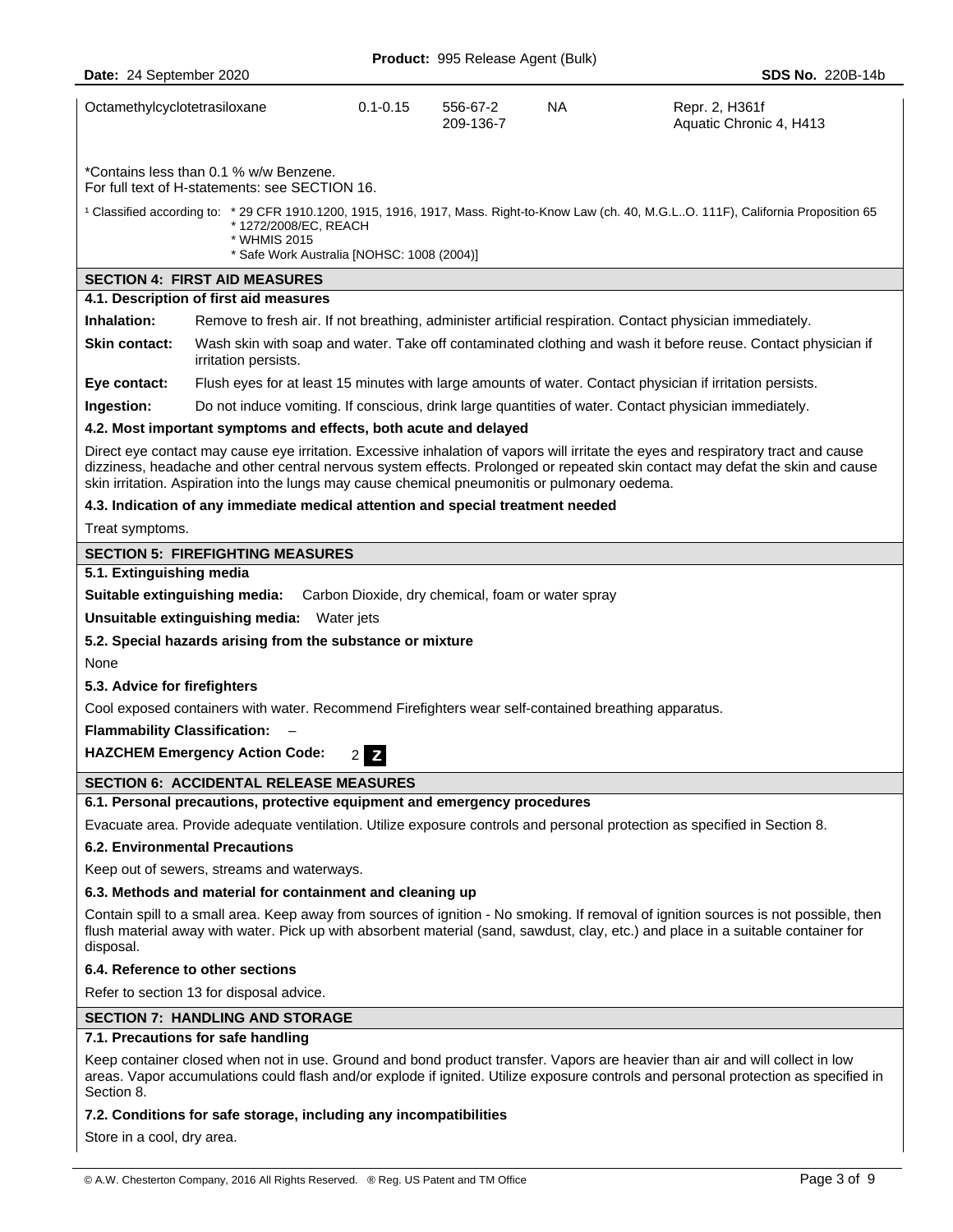# **7.3. Specific end use(s)**  No special precautions. **SECTION 8: EXPOSURE CONTROLS/PERSONAL PROTECTION 8.1. Control parameters Occupational exposure limit values Ingredients OSHA PEL<sup>1</sup> ACGIH TLV<sup>2</sup> UK WEL<sup>3</sup> AUSTRALIA ES<sup>4</sup> ppm mg/m3 ppm mg/m3 ppm mg/m3 ppm mg/m3** Naphtha (petroleum), hydrotreated light 500 2000 342\* 1400\* – – – – Distillates (petroleum), hydrotreated light 500 – 212\* 1200\* – – – – Octamethylcyclotetrasiloxane <sup>1</sup> United States Occupational Health & Safety Administration permissible exposure limits. <sup>2</sup> American Conference of Governmental Industrial Hygienists threshold limit values. <sup>3</sup> EH40 Workplace exposure limits, Health & Safety Executive ⁴ Adopted National Exposure Standards for Atmospheric Contaminants in the Occupational Environment [NOHSC:1003]. **8.2. Exposure controls 8.2.1. Engineering measures**  Use only in well-ventilated areas. **8.2.2. Individual protection measures Respiratory protection:** Not normally needed. If exposure limits are exceeded, use approved organic vapor respirator (e.g., EN filter type A/P2). **Protective gloves:** Chemical resistant gloves (e.g. Viton\*, neoprene, nitrile). \*DuPont's registered trademark. Heptane: Contact type | Glove material | Layer thickness | Breakthrough time \* Full Nitrile rubber 0.40 mm  $| > 480$  min. Splash neoprene 0.65 mm > 60 min. \*Determined according to EN374 standard. **Eye and face protection:** Safety glasses **Other:** Impervious clothing (e.g. Viton\*, neoprene or nitrile) as necessary to prevent skin contact. \*DuPont's registered trademark. **8.2.3. Environmental exposure controls**  Refer to sections 6 and 12.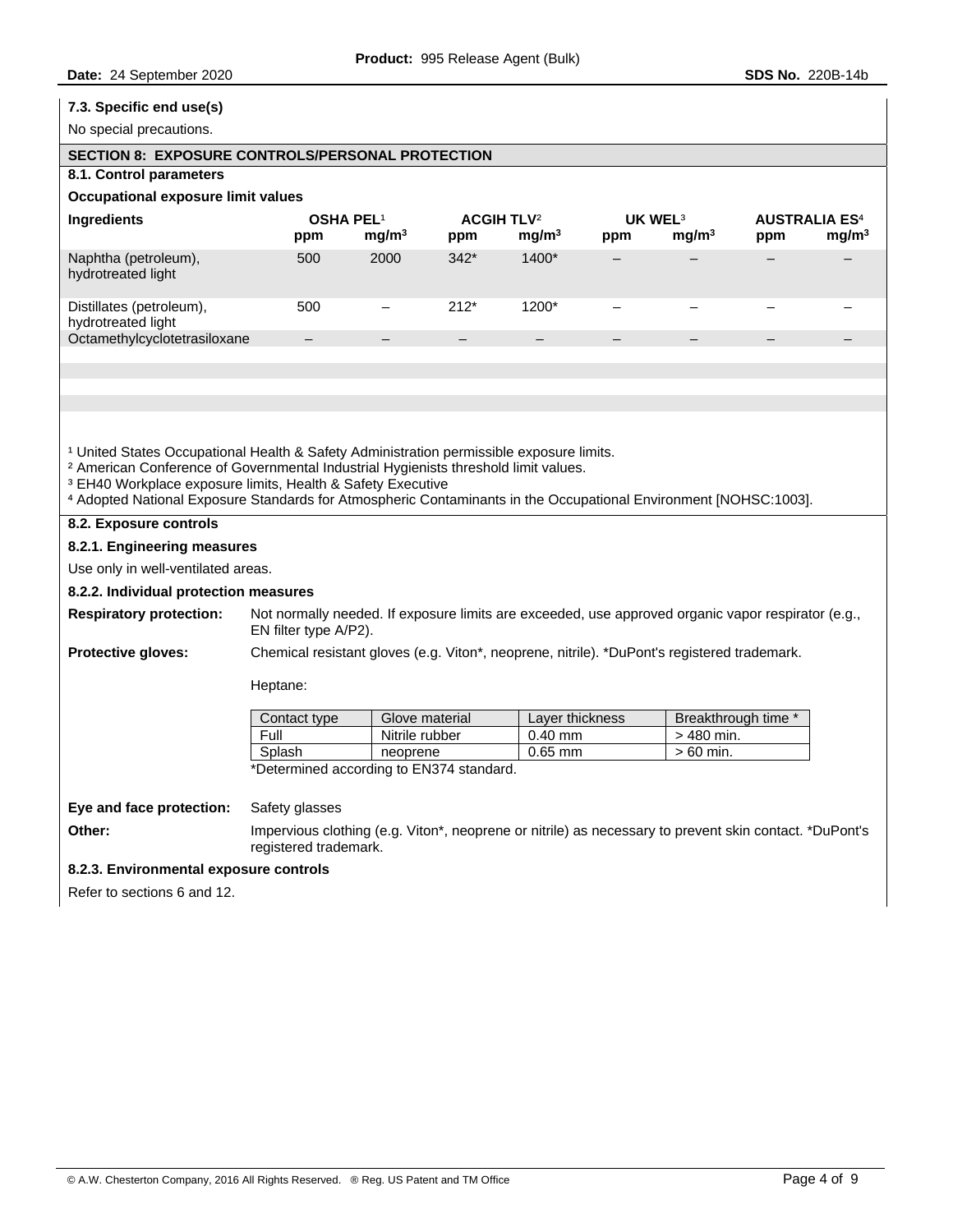| <b>SECTION 9: PHYSICAL AND CHEMICAL PROPERTIES</b>                                                                                                                                                                                                                                                                                         |                                                                                                                                                                                                             |                                                                                                                                                                                                                                                                                             |                                                                                                                                                                              |
|--------------------------------------------------------------------------------------------------------------------------------------------------------------------------------------------------------------------------------------------------------------------------------------------------------------------------------------------|-------------------------------------------------------------------------------------------------------------------------------------------------------------------------------------------------------------|---------------------------------------------------------------------------------------------------------------------------------------------------------------------------------------------------------------------------------------------------------------------------------------------|------------------------------------------------------------------------------------------------------------------------------------------------------------------------------|
| 9.1. Information on basic physical and chemical properties                                                                                                                                                                                                                                                                                 |                                                                                                                                                                                                             |                                                                                                                                                                                                                                                                                             |                                                                                                                                                                              |
| <b>Physical state</b><br><b>Colour</b><br>Initial boiling point<br><b>Melting point</b><br>% Volatile (by volume)<br><b>Flash point</b><br><b>Method</b><br><b>Viscosity</b><br><b>Autoignition temperature</b><br><b>Decomposition temperature</b><br><b>Upper/lower flammability or</b><br>explosive limits<br>Flammability (solid, gas) | liquid<br>clear<br>93.3°C (200°F)<br>not determined<br>88.41%<br>< 7°C (<45°F)<br>Closed Cup<br>not determined<br>not determined<br>no data available<br>not determined<br>not applicable<br>not determined | Odour<br><b>Odour threshold</b><br>Vapour pressure @ 20°C<br>% Aromatics by weight<br>pH<br><b>Relative density</b><br>Weight per volume<br><b>Coefficient (water/oil)</b><br>Vapour density (air=1)<br>Rate of evaporation (ether=1)<br>Solubility in water<br><b>Oxidising properties</b> | petroleum<br>not determined<br>not determined<br>$< 0.3\%$<br>not applicable<br>$0.75$ kg/l<br>$6.23$ lbs/gal.<br>$\leq 1$<br>>1<br>$\leq 1$<br>negligible<br>not applicable |
| <b>Explosive properties</b><br>9.2. Other information                                                                                                                                                                                                                                                                                      |                                                                                                                                                                                                             |                                                                                                                                                                                                                                                                                             |                                                                                                                                                                              |
| None                                                                                                                                                                                                                                                                                                                                       |                                                                                                                                                                                                             |                                                                                                                                                                                                                                                                                             |                                                                                                                                                                              |
|                                                                                                                                                                                                                                                                                                                                            |                                                                                                                                                                                                             |                                                                                                                                                                                                                                                                                             |                                                                                                                                                                              |
| <b>SECTION 10: STABILITY AND REACTIVITY</b><br>10.1. Reactivity                                                                                                                                                                                                                                                                            |                                                                                                                                                                                                             |                                                                                                                                                                                                                                                                                             |                                                                                                                                                                              |
| Refer to sections 10.3 and 10.5.                                                                                                                                                                                                                                                                                                           |                                                                                                                                                                                                             |                                                                                                                                                                                                                                                                                             |                                                                                                                                                                              |
| 10.2. Chemical stability                                                                                                                                                                                                                                                                                                                   |                                                                                                                                                                                                             |                                                                                                                                                                                                                                                                                             |                                                                                                                                                                              |
| Stable                                                                                                                                                                                                                                                                                                                                     |                                                                                                                                                                                                             |                                                                                                                                                                                                                                                                                             |                                                                                                                                                                              |
| 10.3. Possibility of hazardous reactions                                                                                                                                                                                                                                                                                                   |                                                                                                                                                                                                             |                                                                                                                                                                                                                                                                                             |                                                                                                                                                                              |
|                                                                                                                                                                                                                                                                                                                                            | No dangerous reactions known under conditions of normal use.                                                                                                                                                |                                                                                                                                                                                                                                                                                             |                                                                                                                                                                              |
| 10.4. Conditions to avoid                                                                                                                                                                                                                                                                                                                  |                                                                                                                                                                                                             |                                                                                                                                                                                                                                                                                             |                                                                                                                                                                              |
|                                                                                                                                                                                                                                                                                                                                            |                                                                                                                                                                                                             |                                                                                                                                                                                                                                                                                             |                                                                                                                                                                              |
| Open flames, heat, sparks and red hot surfaces.                                                                                                                                                                                                                                                                                            |                                                                                                                                                                                                             |                                                                                                                                                                                                                                                                                             |                                                                                                                                                                              |
| 10.5. Incompatible materials                                                                                                                                                                                                                                                                                                               |                                                                                                                                                                                                             |                                                                                                                                                                                                                                                                                             |                                                                                                                                                                              |
|                                                                                                                                                                                                                                                                                                                                            | Strong oxidizers like liquid Chlorine and concentrated Oxygen.                                                                                                                                              |                                                                                                                                                                                                                                                                                             |                                                                                                                                                                              |
| 10.6. Hazardous decomposition products                                                                                                                                                                                                                                                                                                     |                                                                                                                                                                                                             |                                                                                                                                                                                                                                                                                             |                                                                                                                                                                              |
| Carbon Monoxide, aldehydes and other toxic fumes.                                                                                                                                                                                                                                                                                          |                                                                                                                                                                                                             |                                                                                                                                                                                                                                                                                             |                                                                                                                                                                              |
| <b>SECTION 11: TOXICOLOGICAL INFORMATION</b>                                                                                                                                                                                                                                                                                               |                                                                                                                                                                                                             |                                                                                                                                                                                                                                                                                             |                                                                                                                                                                              |
| 11.1. Information on toxicological effects                                                                                                                                                                                                                                                                                                 |                                                                                                                                                                                                             |                                                                                                                                                                                                                                                                                             |                                                                                                                                                                              |
| <b>Primary route of exposure</b><br>under normal use:                                                                                                                                                                                                                                                                                      | exposure.                                                                                                                                                                                                   | Inhalation, skin and eye contact. Personnel with pre-existing dermatitis are generally aggravated by                                                                                                                                                                                        |                                                                                                                                                                              |
| <b>Acute toxicity -</b>                                                                                                                                                                                                                                                                                                                    |                                                                                                                                                                                                             |                                                                                                                                                                                                                                                                                             |                                                                                                                                                                              |
| Oral:                                                                                                                                                                                                                                                                                                                                      | Direct eye contact may cause eye irritation. Excessive inhalation of vapors will irritate the eyes and<br>respiratory tract and cause dizziness, headache and other central nervous system effects.         |                                                                                                                                                                                                                                                                                             |                                                                                                                                                                              |
|                                                                                                                                                                                                                                                                                                                                            | Substance                                                                                                                                                                                                   | <b>Test</b>                                                                                                                                                                                                                                                                                 | Result                                                                                                                                                                       |
|                                                                                                                                                                                                                                                                                                                                            | Naphtha (petroleum), hydrotreated light                                                                                                                                                                     | LD50, rat                                                                                                                                                                                                                                                                                   | > 5000 mg/kg                                                                                                                                                                 |
|                                                                                                                                                                                                                                                                                                                                            | Distillates (petroleum), hydrotreated<br>light                                                                                                                                                              | LD50, rat                                                                                                                                                                                                                                                                                   | > 5000 mg/kg                                                                                                                                                                 |
| Dermal:                                                                                                                                                                                                                                                                                                                                    |                                                                                                                                                                                                             |                                                                                                                                                                                                                                                                                             |                                                                                                                                                                              |
|                                                                                                                                                                                                                                                                                                                                            | Substance                                                                                                                                                                                                   | <b>Test</b>                                                                                                                                                                                                                                                                                 | Result                                                                                                                                                                       |
|                                                                                                                                                                                                                                                                                                                                            | Naphtha (petroleum), hydrotreated light                                                                                                                                                                     | LD50, rabbit                                                                                                                                                                                                                                                                                | > 2000 mg/kg                                                                                                                                                                 |
|                                                                                                                                                                                                                                                                                                                                            | Distillates (petroleum), hydrotreated<br>light                                                                                                                                                              | LD50, rabbit                                                                                                                                                                                                                                                                                | $> 2000$ mg/kg                                                                                                                                                               |
| Inhalation:                                                                                                                                                                                                                                                                                                                                | Excessive inhalation of vapors will irritate the eyes and respiratory tract and cause dizziness,<br>headache and other central nervous system effects.                                                      |                                                                                                                                                                                                                                                                                             |                                                                                                                                                                              |
|                                                                                                                                                                                                                                                                                                                                            | Substance                                                                                                                                                                                                   | <b>Test</b>                                                                                                                                                                                                                                                                                 | Result                                                                                                                                                                       |
|                                                                                                                                                                                                                                                                                                                                            | Naphtha (petroleum), hydrotreated light                                                                                                                                                                     | LC50, rat, 4 h                                                                                                                                                                                                                                                                              | > 23.3 mg/l (vapor)                                                                                                                                                          |
|                                                                                                                                                                                                                                                                                                                                            | Distillates (petroleum), hydrotreated<br>light                                                                                                                                                              | LC50, rat, 4 h                                                                                                                                                                                                                                                                              | $> 5.28$ mg/l                                                                                                                                                                |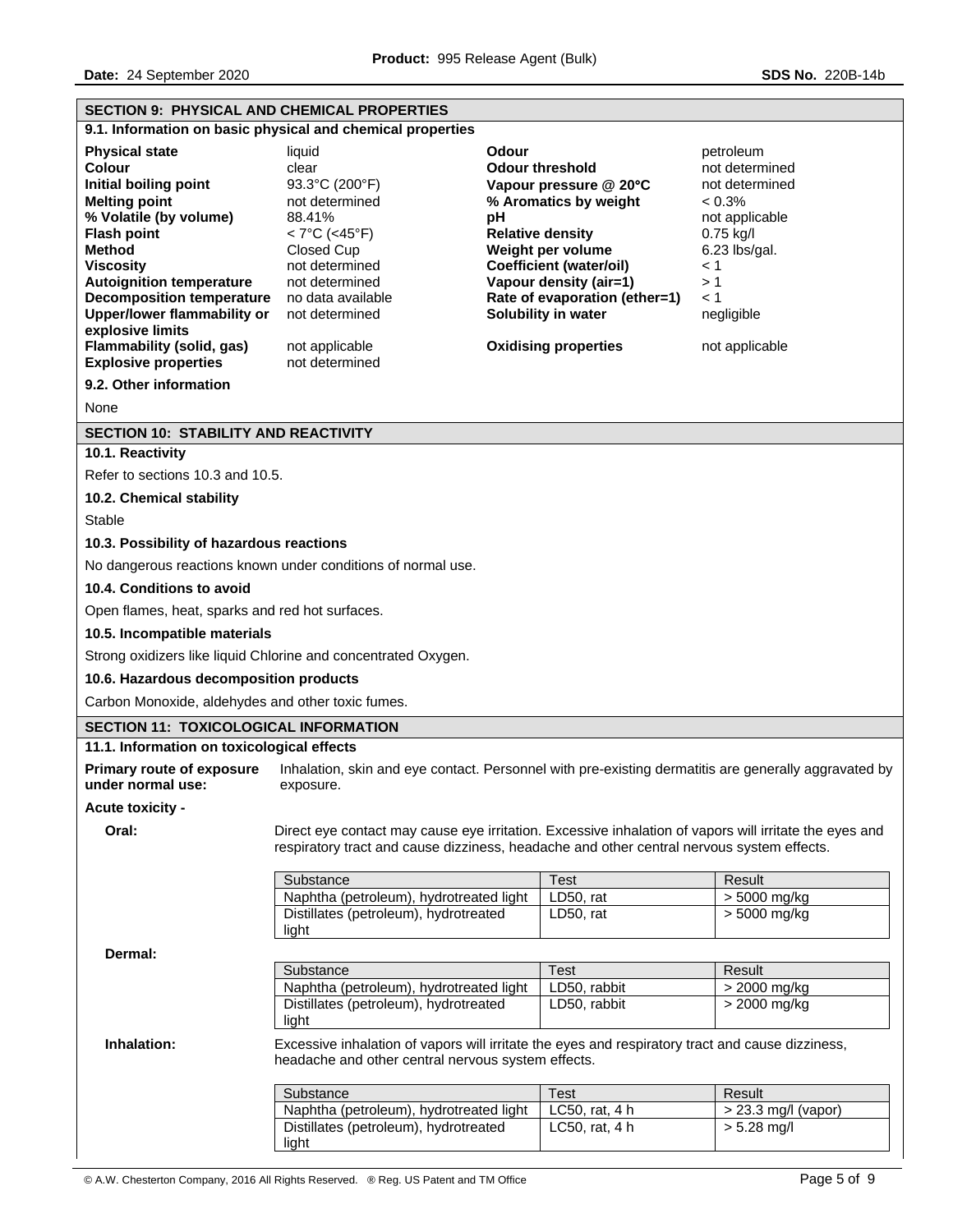**Skin corrosion/irritation:** Causes skin irritation.

|                                              | Substance                                                                                                                                                                                                                                                                                           | <b>Test</b>             | Result                                  |  |
|----------------------------------------------|-----------------------------------------------------------------------------------------------------------------------------------------------------------------------------------------------------------------------------------------------------------------------------------------------------|-------------------------|-----------------------------------------|--|
|                                              | Naphtha (petroleum), hydrotreated light                                                                                                                                                                                                                                                             | Skin irritation, rabbit | Moderately irritating (read-<br>across) |  |
| Serious eye damage/<br>irritation:           | Based on available data on components, the classification criteria are not met.                                                                                                                                                                                                                     |                         |                                         |  |
| <b>Respiratory or skin</b><br>sensitisation: | Not expected to cause skin sensitization. Based on test data from similar products, review of<br>component data, or a combination of these sources. Naphtha (petroleum), hydrotreated light,<br>Distillates (petroleum), hydrotreated light: not expected to be a respiratory sensitizer.           |                         |                                         |  |
| Germ cell mutagenicity:                      | Naphtha (petroleum), hydrotreated light, Distillates (petroleum), hydrotreated light                                                                                                                                                                                                                |                         |                                         |  |
| Carcinogenicity:                             | As per 29 CFR 1910.1200 (Hazard Communication), this product contains no carcinogens as listed<br>by the National Toxicology Program (NTP), the International Agency for Research on Cancer<br>(IARC), the Occupational Safety and Health Administration (OSHA) or Regulation (EC) No<br>1272/2008. |                         |                                         |  |
| <b>Reproductive toxicity:</b>                | Octamethylcyclotetrasiloxane has caused impaired fertility in animal inhalation studies. Naphtha<br>(petroleum), hydrotreated light, Distillates (petroleum), hydrotreated light: based on available data,<br>the classification criteria are not met.                                              |                         |                                         |  |
| <b>STOT-single exposure:</b>                 | May cause drowsiness or dizziness.                                                                                                                                                                                                                                                                  |                         |                                         |  |
| STOT-repeated exposure:                      | Naphtha (petroleum), hydrotreated light, Distillates (petroleum), hydrotreated light: based on<br>available data, the classification criteria are not met.                                                                                                                                          |                         |                                         |  |
| <b>Aspiration hazard:</b>                    | May be fatal if swallowed and enters airways.                                                                                                                                                                                                                                                       |                         |                                         |  |
| <b>Other information:</b>                    | None known                                                                                                                                                                                                                                                                                          |                         |                                         |  |

#### **SECTION 12: ECOLOGICAL INFORMATION**

Ecotoxicological data have not been determined specifically for this product. The information given below is based on a knowledge of the components and the ecotoxicology of similar substances.

#### **12.1. Toxicity**

Toxic to aquatic organisms, may cause long-term adverse effects in the aquatic environment. Naphtha (petroleum), hydrotreated light: 48 h EL50 (for daphnia) =  $3 \text{ mg/l}$  (read-across).

#### **12.2. Persistence and degradability**

Distillates (petroleum), hydrotreated light, Naphtha (petroleum), hydrotreated light, vapor phase: degradation is expected in the atmospheric environment within days to weeks. Distillates (petroleum), hydrotreated light: inherently biodegradable. Naphtha (petroleum), hydrotreated light: expected to be readily biodegradable.

#### **12.3. Bioaccumulative potential**

Naphtha (petroleum), hydrotreated light, Distillates (petroleum), hydrotreated light: Octanol/water partition coefficient (log Kow), some components may bioaccumulate in fish and aquatic organisms. Distillates (petroleum), hydrotreated light: the octanol/water partition coefficient (log Kow) for this substance is expected to be in the range of 2.1 to 5.

#### **12.4. Mobility in soil**

Liquid. Solubility in water: negligible. Floats on water. The hazardous ingredients will rapidly evaporate to the air if released into the environment. Naphtha (petroleum), hydrotreated light: not expected to partition to sediment and wastewater solids. In determining environmental mobility, consider the product's physical and chemical properties (see Section 9).

#### **12.5. Results of PBT and vPvB assessment**

Not available

#### **12.6. Other adverse effects**

None known

#### **SECTION 13: DISPOSAL CONSIDERATIONS**

### **13.1. Waste treatment methods**

Incinerate absorbed material with a properly licensed facility. Check local, state and national/federal regulations and comply with the most stringent requirement. This product is classified as a hazardous waste according to 2008/98/EC.

| <b>SECTION 14: TRANSPORT INFORMATION</b> |        |  |
|------------------------------------------|--------|--|
| 14.1. UN number                          |        |  |
| ADR/RID/ADN/IMDG/ICAO:                   | UN1268 |  |
| TDG:                                     | UN1268 |  |
| US DOT:                                  | UN1268 |  |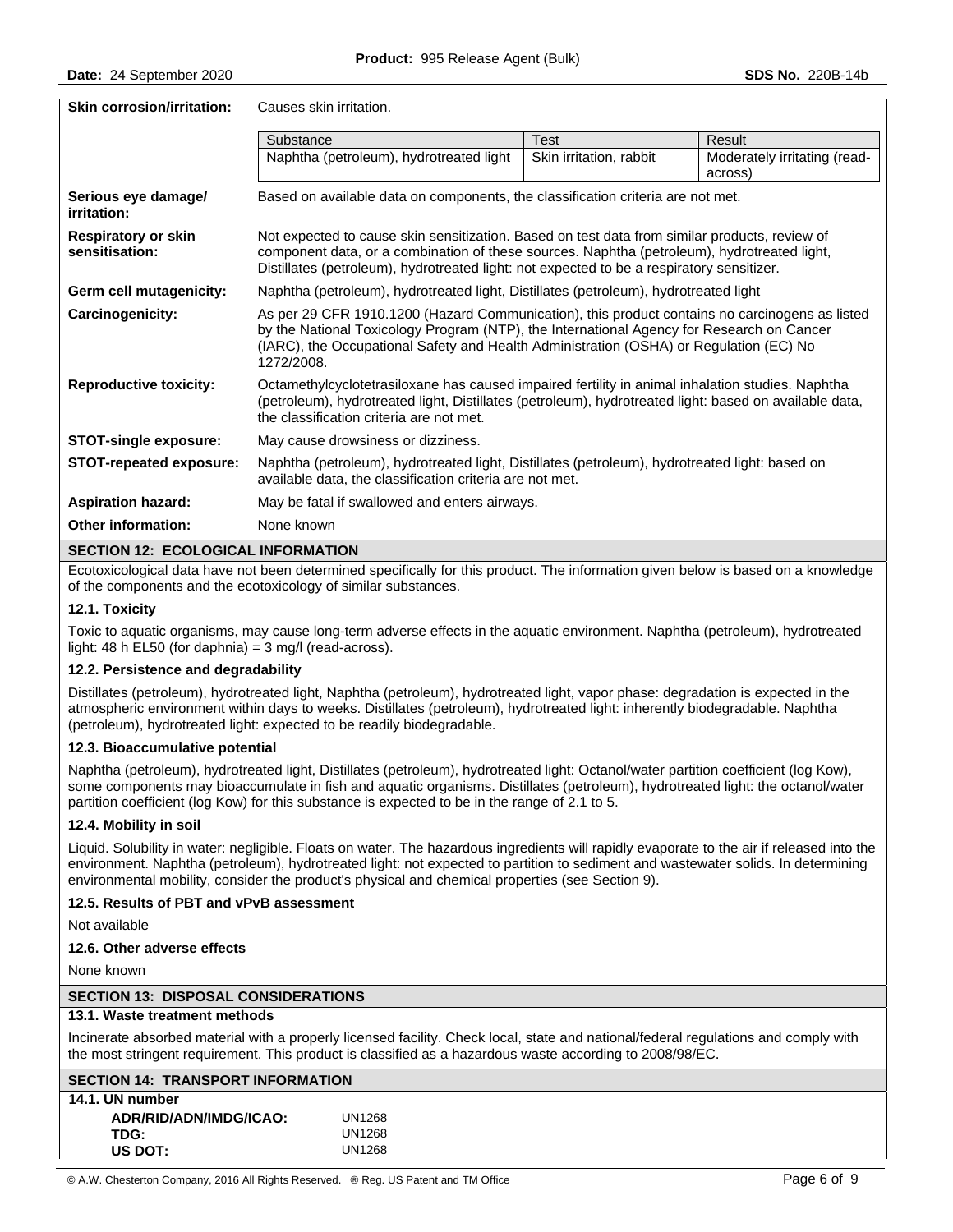| 14.2. UN proper shipping name                                                                               |                                                                                                                                                                                                                                 |                                                                               |  |  |
|-------------------------------------------------------------------------------------------------------------|---------------------------------------------------------------------------------------------------------------------------------------------------------------------------------------------------------------------------------|-------------------------------------------------------------------------------|--|--|
| ADR/RID/ADN/IMDG/ICAO:                                                                                      |                                                                                                                                                                                                                                 | PETROLEUM DISTILLATES, N.O.S. (NAPHTHA (PETROLEUM) LIGHT ALKYLATE)            |  |  |
| TDG:                                                                                                        |                                                                                                                                                                                                                                 | PETROLEUM DISTILLATES, N.O.S. (NAPHTHA (PETROLEUM) LIGHT ALKYLATE)            |  |  |
| US DOT:                                                                                                     |                                                                                                                                                                                                                                 | PETROLEUM DISTILLATES, N.O.S. (NAPHTHA (PETROLEUM) LIGHT ALKYLATE)            |  |  |
| 14.3. Transport hazard class(es)                                                                            |                                                                                                                                                                                                                                 |                                                                               |  |  |
| ADR/RID/ADN/IMDG/ICAO:                                                                                      |                                                                                                                                                                                                                                 | 3                                                                             |  |  |
| TDG:                                                                                                        |                                                                                                                                                                                                                                 | 3                                                                             |  |  |
| US DOT:                                                                                                     |                                                                                                                                                                                                                                 | 3                                                                             |  |  |
| 14.4. Packing group                                                                                         |                                                                                                                                                                                                                                 |                                                                               |  |  |
| ADR/RID/ADN/IMDG/ICAO:<br>TDG:                                                                              |                                                                                                                                                                                                                                 | Ш<br>$\mathbf{H}$                                                             |  |  |
| US DOT:                                                                                                     |                                                                                                                                                                                                                                 | $\mathbf{H}$                                                                  |  |  |
| 14.5. Environmental hazards                                                                                 |                                                                                                                                                                                                                                 |                                                                               |  |  |
| <b>MARINE POLLUTANT</b>                                                                                     |                                                                                                                                                                                                                                 |                                                                               |  |  |
| 14.6. Special precautions for user                                                                          |                                                                                                                                                                                                                                 |                                                                               |  |  |
| NO SPECIAL PRECAUTIONS FOR USER                                                                             |                                                                                                                                                                                                                                 |                                                                               |  |  |
|                                                                                                             |                                                                                                                                                                                                                                 | 14.7. Transport in bulk according to Annex II of MARPOL73/78 and the IBC Code |  |  |
| <b>NOT APPLICABLE</b>                                                                                       |                                                                                                                                                                                                                                 |                                                                               |  |  |
| 14.8. Other information                                                                                     |                                                                                                                                                                                                                                 |                                                                               |  |  |
| US DOT: ERG NO. 128                                                                                         |                                                                                                                                                                                                                                 |                                                                               |  |  |
| IMDG: EmS F-E, S-E                                                                                          |                                                                                                                                                                                                                                 |                                                                               |  |  |
| ADR: Classification code F1, Tunnel restriction code (D/E)                                                  |                                                                                                                                                                                                                                 |                                                                               |  |  |
| <b>SECTION 15: REGULATORY INFORMATION</b>                                                                   |                                                                                                                                                                                                                                 |                                                                               |  |  |
| 15.1. Safety, health and environmental regulations/legislation specific for the substance or mixture        |                                                                                                                                                                                                                                 |                                                                               |  |  |
| 15.1.1. EU regulations                                                                                      |                                                                                                                                                                                                                                 |                                                                               |  |  |
| <b>Authorisations under Title VII:</b><br>Not applicable                                                    |                                                                                                                                                                                                                                 |                                                                               |  |  |
| <b>Restrictions under Title VIII:</b><br>None                                                               |                                                                                                                                                                                                                                 |                                                                               |  |  |
| <b>Other EU regulations:</b>                                                                                | Directive 2012/18/EU on the control of major-accident hazards involving dangerous substances<br>(Petroleum products, qualifying quantities: 2 500 t, 25 000 t). Directive 94/33/EC on the protection of<br>young people at work |                                                                               |  |  |
| 15.1.2. National regulations                                                                                |                                                                                                                                                                                                                                 |                                                                               |  |  |
| <b>US EPA SARA TITLE III</b>                                                                                |                                                                                                                                                                                                                                 |                                                                               |  |  |
| 312 Hazards:                                                                                                | 313 Chemicals:                                                                                                                                                                                                                  |                                                                               |  |  |
| Immediate                                                                                                   | None                                                                                                                                                                                                                            |                                                                               |  |  |
| Fire                                                                                                        |                                                                                                                                                                                                                                 |                                                                               |  |  |
| Delayed                                                                                                     |                                                                                                                                                                                                                                 |                                                                               |  |  |
|                                                                                                             |                                                                                                                                                                                                                                 |                                                                               |  |  |
| Other national regulations:<br>National implementations of the EC Directives referred to in section 15.1.1. |                                                                                                                                                                                                                                 |                                                                               |  |  |

## **15.2. Chemical safety assessment**

No Chemical Safety Assessment has been carried out for this substance/mixture by the supplier.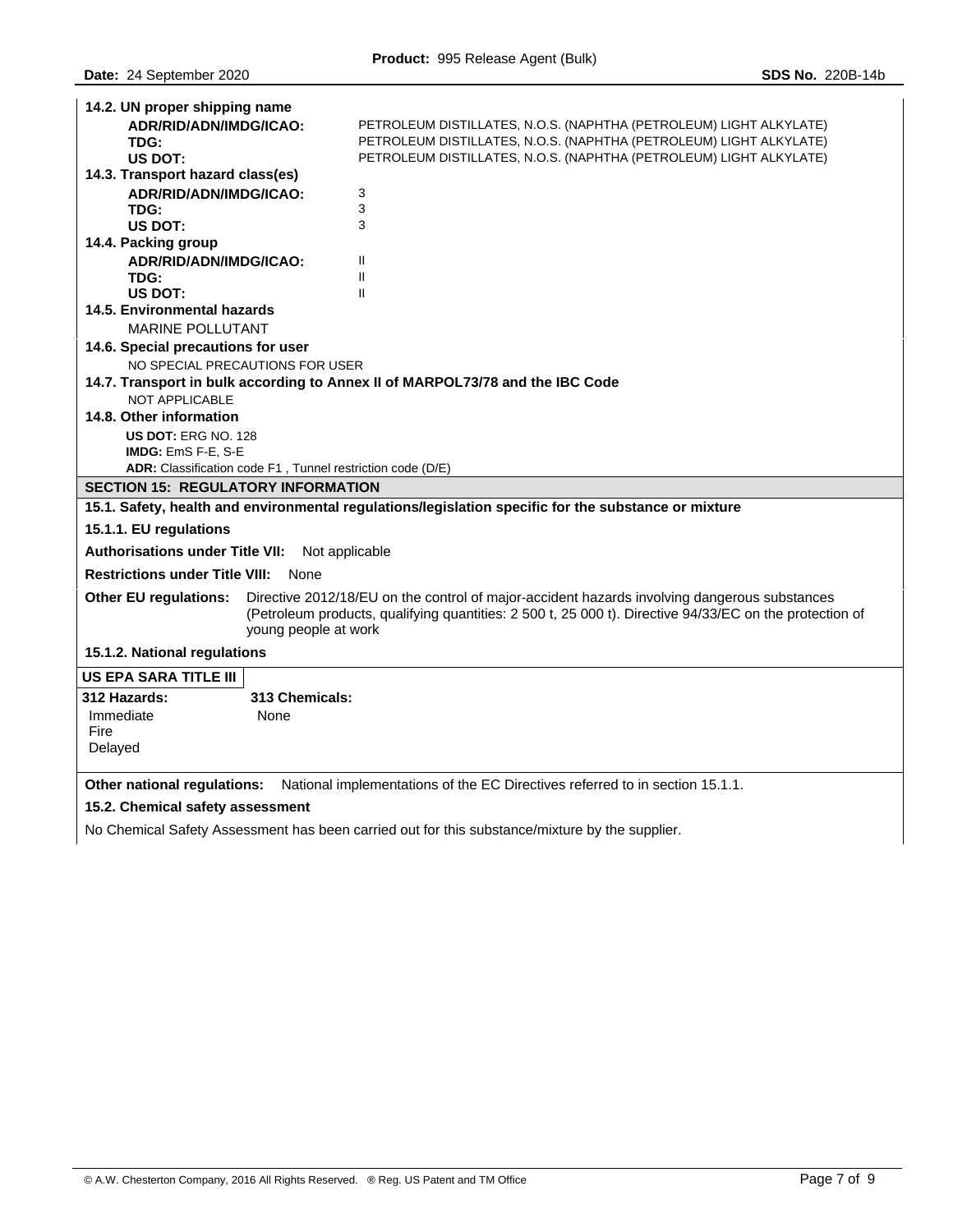| <b>SECTION 16: OTHER INFORMATION</b>                                                                        |                                                            |                                                                                                             |  |  |
|-------------------------------------------------------------------------------------------------------------|------------------------------------------------------------|-------------------------------------------------------------------------------------------------------------|--|--|
| <b>Abbreviations</b>                                                                                        |                                                            | ADN: European Agreement concerning the International Carriage of Dangerous Goods by Inland Waterways        |  |  |
| and acronyms:                                                                                               |                                                            | ADR: European Agreement concerning the International Carriage of Dangerous Goods by Road                    |  |  |
|                                                                                                             |                                                            | ATE: Acute Toxicity Estimate                                                                                |  |  |
|                                                                                                             |                                                            | <b>BCF: Bioconcentration Factor</b>                                                                         |  |  |
|                                                                                                             |                                                            | CLP: Classification Labelling Packaging Regulation (1272/2008/EC)                                           |  |  |
|                                                                                                             |                                                            | ES: Exposure Standard                                                                                       |  |  |
|                                                                                                             |                                                            | GHS: Globally Harmonized System                                                                             |  |  |
|                                                                                                             |                                                            | ICAO: International Civil Aviation Organization                                                             |  |  |
|                                                                                                             |                                                            | IMDG: International Maritime Dangerous Goods                                                                |  |  |
|                                                                                                             |                                                            | LC50: Lethal Concentration to 50 % of a test population                                                     |  |  |
|                                                                                                             |                                                            | LD50: Lethal Dose to 50% of a test population                                                               |  |  |
|                                                                                                             |                                                            | LOEL: Lowest Observed Effect Level                                                                          |  |  |
|                                                                                                             |                                                            | N/A: Not Applicable                                                                                         |  |  |
|                                                                                                             |                                                            | NA: Not Available                                                                                           |  |  |
|                                                                                                             |                                                            | NOAEL: No Observed Adverse Effect Level                                                                     |  |  |
|                                                                                                             |                                                            | NOEL: No Observed Effect Level                                                                              |  |  |
|                                                                                                             |                                                            | OECD: Organization for Economic Co-operation and Development                                                |  |  |
|                                                                                                             |                                                            | PBT: Persistent, Bioaccumulative and Toxic substance                                                        |  |  |
|                                                                                                             |                                                            | (Q)SAR: Quantitative Structure-Activity Relationship                                                        |  |  |
|                                                                                                             |                                                            | REACH: Registration, Evaluation, Authorisation and Restriction of Chemicals Regulation (1907/2006/EC)       |  |  |
|                                                                                                             |                                                            | RID: Regulations concerning the International Carriage of Dangerous Goods by Rail<br>SDS: Safety Data Sheet |  |  |
|                                                                                                             |                                                            | STEL: Short Term Exposure Limit                                                                             |  |  |
|                                                                                                             |                                                            |                                                                                                             |  |  |
|                                                                                                             | STOT RE: Specific Target Organ Toxicity, Repeated Exposure |                                                                                                             |  |  |
| STOT SE: Specific Target Organ Toxicity, Single Exposure<br>TDG: Transportation of Dangerous Goods (Canada) |                                                            |                                                                                                             |  |  |
| US DOT: United States Department of Transportation                                                          |                                                            |                                                                                                             |  |  |
| vPvB: very Persistent and very Bioaccumulative substance                                                    |                                                            |                                                                                                             |  |  |
| WEL: Workplace Exposure Limit                                                                               |                                                            |                                                                                                             |  |  |
| WHMIS: Workplace Hazardous Materials Information System                                                     |                                                            |                                                                                                             |  |  |
| Other abbreviations and acronyms can be looked up at www.wikipedia.org.                                     |                                                            |                                                                                                             |  |  |
|                                                                                                             |                                                            |                                                                                                             |  |  |
| Key literature references                                                                                   |                                                            | Commission des normes, de l'équité, de la santé et de la sécurité du travail (CNESST)                       |  |  |
| and sources for data:                                                                                       |                                                            | Chemical Classification and Information Database (CCID)                                                     |  |  |
|                                                                                                             |                                                            | European Chemicals Agency (ECHA) - Information on Chemicals                                                 |  |  |
|                                                                                                             |                                                            | Hazardous Substances Information System (HSIS)                                                              |  |  |
| National Institute of Technology and Evaluation (NITE)                                                      |                                                            |                                                                                                             |  |  |
|                                                                                                             |                                                            | Swedish Chemicals Agency (KEMI)                                                                             |  |  |
|                                                                                                             |                                                            | U.S. National Library of Medicine Toxicology Data Network (TOXNET)                                          |  |  |
|                                                                                                             |                                                            | Procedure used to derive the classification for mixtures according to Regulation (EC) No 1272/2008:         |  |  |
| Classification                                                                                              |                                                            | <b>Classification procedure</b>                                                                             |  |  |
| Flam. Liq. 2, H225                                                                                          |                                                            | On basis of test data                                                                                       |  |  |
| Asp. Tox. 1, H304                                                                                           |                                                            | Bridging principle "Dilution"                                                                               |  |  |
| Skin Irrit. 2, H315                                                                                         | Calculation method                                         |                                                                                                             |  |  |
| STOT SE 3, H336                                                                                             |                                                            | <b>Bridging principle "Dilution"</b>                                                                        |  |  |
| Aquatic Chronic 2, H411                                                                                     |                                                            | Calculation method                                                                                          |  |  |
|                                                                                                             |                                                            |                                                                                                             |  |  |
| <b>Relevant H-statements:</b>                                                                               |                                                            | EUH066: Repeated exposure may cause skin dryness or cracking.<br>H225: Highly flammable liquid and vapour.  |  |  |
|                                                                                                             |                                                            | H226: Flammable liquid and vapour.                                                                          |  |  |
|                                                                                                             |                                                            |                                                                                                             |  |  |

H304: May be fatal if swallowed and enters airways.

H410: Very toxic to aquatic life with long lasting effects. H411: Toxic to aquatic life with long lasting effects. H412: Harmful to aquatic life with long lasting effects. H413: May cause long lasting harmful effects to aquatic life.

H336: May cause drowsiness or dizziness. H361f: Suspected of damaging fertility. H400: Very toxic to aquatic life.

H315: Causes skin irritation.

**Hazard pictogram names:** Flame, health hazard, exclamation mark, environment

**Changes to the SDS in this revision:** Section 2.1.

**Revision date:** 24 September 2020